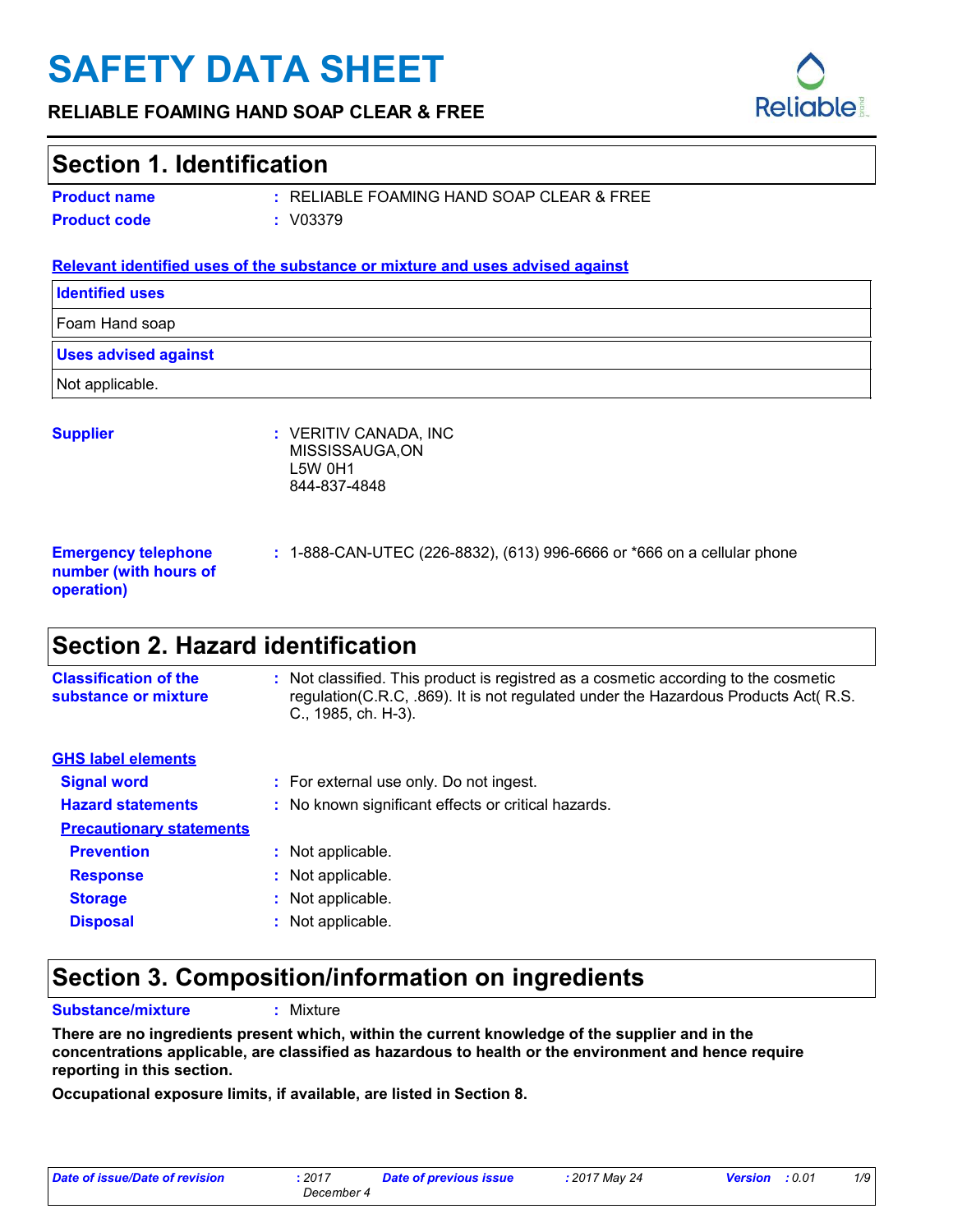### **Section 4. First-aid measures**

#### Wash out mouth with water. Remove victim to fresh air and keep at rest in a position comfortable for breathing. If material has been swallowed and the exposed person is conscious, give small quantities of water to drink. Do not induce vomiting unless directed to do so by medical personnel. Get medical attention if symptoms occur. **:** Immediately flush eyes with plenty of water, occasionally lifting the upper and lower eyelids. Check for and remove any contact lenses. Get medical attention if irritation occurs. Flush contaminated skin with plenty of water. Remove contaminated clothing and **:** shoes. Get medical attention if symptoms occur. Remove victim to fresh air and keep at rest in a position comfortable for breathing. **:** Get medical attention if symptoms occur. **Eye contact Skin contact Inhalation Ingestion : Description of necessary first aid measures**

| Most important symptoms/effects, acute and delayed |                                                     |  |
|----------------------------------------------------|-----------------------------------------------------|--|
| <b>Potential acute health effects</b>              |                                                     |  |
| <b>Eye contact</b>                                 | : No known significant effects or critical hazards. |  |
| <b>Inhalation</b>                                  | : No known significant effects or critical hazards. |  |
| <b>Skin contact</b>                                | : No known significant effects or critical hazards. |  |
| <b>Ingestion</b>                                   | : No known significant effects or critical hazards. |  |
| Over-exposure signs/symptoms                       |                                                     |  |
| <b>Eye contact</b>                                 | : No specific data.                                 |  |
| <b>Inhalation</b>                                  | : No specific data.                                 |  |
| <b>Skin contact</b>                                | : No specific data.                                 |  |
| <b>Ingestion</b>                                   | : No specific data.                                 |  |
|                                                    |                                                     |  |

| Indication of immediate medical attention and special treatment needed, if necessary |                                                                                                                                |  |
|--------------------------------------------------------------------------------------|--------------------------------------------------------------------------------------------------------------------------------|--|
| <b>Notes to physician</b>                                                            | : Treat symptomatically. Contact poison treatment specialist immediately if large<br>quantities have been ingested or inhaled. |  |
| <b>Specific treatments</b>                                                           | : No specific treatment.                                                                                                       |  |
| <b>Protection of first-aiders</b>                                                    | : No action shall be taken involving any personal risk or without suitable training.                                           |  |

**See toxicological information (Section 11)**

### **Section 5. Fire-fighting measures**

| <b>Extinguishing media</b>                           |                                                                                                                                                   |
|------------------------------------------------------|---------------------------------------------------------------------------------------------------------------------------------------------------|
| <b>Suitable extinguishing</b><br>media               | : Use an extinguishing agent suitable for the surrounding fire.                                                                                   |
| Unsuitable extinguishing<br>media                    | : None known.                                                                                                                                     |
| <b>Specific hazards arising</b><br>from the chemical | : In a fire or if heated, a pressure increase will occur and the container may burst.                                                             |
| <b>Hazardous thermal</b><br>decomposition products   | : Decomposition products may include the following materials:<br>carbon dioxide<br>carbon monoxide<br>halogenated compounds<br>metal oxide/oxides |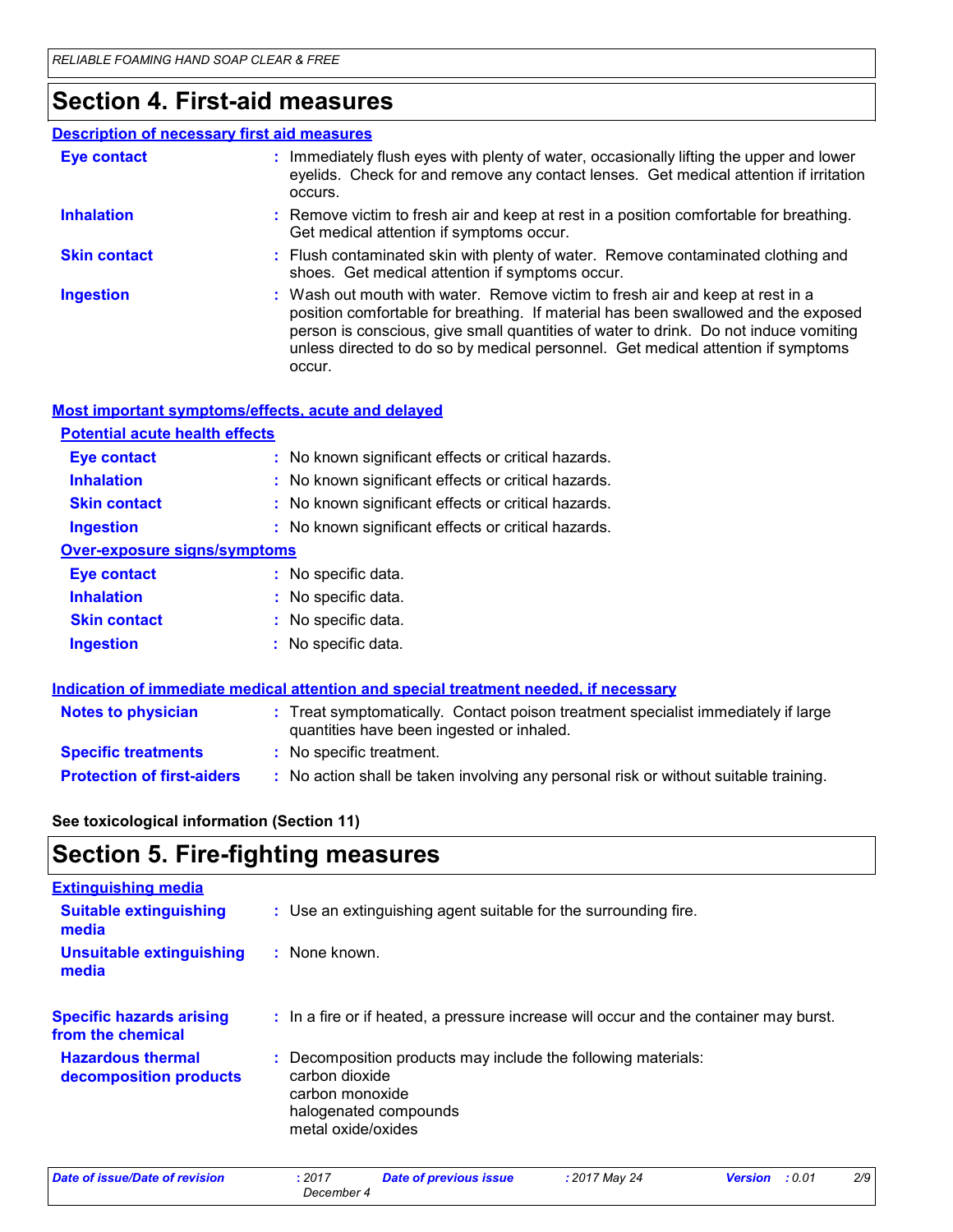### **Section 5. Fire-fighting measures**

| <b>Special protective actions</b><br>for fire-fighters   | : Promptly isolate the scene by removing all persons from the vicinity of the incident if<br>there is a fire. No action shall be taken involving any personal risk or without<br>suitable training. |
|----------------------------------------------------------|-----------------------------------------------------------------------------------------------------------------------------------------------------------------------------------------------------|
| <b>Special protective</b><br>equipment for fire-fighters | : Fire-fighters should wear appropriate protective equipment and self-contained<br>breathing apparatus (SCBA) with a full face-piece operated in positive pressure<br>mode.                         |

# **Section 6. Accidental release measures**

|                                                              | <b>Personal precautions, protective equipment and emergency procedures</b>                                                                                                                                                                                                                                                                                                                                                                                                                                                                                                                  |
|--------------------------------------------------------------|---------------------------------------------------------------------------------------------------------------------------------------------------------------------------------------------------------------------------------------------------------------------------------------------------------------------------------------------------------------------------------------------------------------------------------------------------------------------------------------------------------------------------------------------------------------------------------------------|
| For non-emergency<br>personnel                               | : No action shall be taken involving any personal risk or without suitable training.<br>Evacuate surrounding areas. Keep unnecessary and unprotected personnel from<br>entering. Do not touch or walk through spilled material. Put on appropriate<br>personal protective equipment.                                                                                                                                                                                                                                                                                                        |
|                                                              | For emergency responders : If specialized clothing is required to deal with the spillage, take note of any<br>information in Section 8 on suitable and unsuitable materials. See also the<br>information in "For non-emergency personnel".                                                                                                                                                                                                                                                                                                                                                  |
| <b>Environmental precautions</b>                             | : Avoid dispersal of spilled material and runoff and contact with soil, waterways,<br>drains and sewers. Inform the relevant authorities if the product has caused<br>environmental pollution (sewers, waterways, soil or air).                                                                                                                                                                                                                                                                                                                                                             |
| <b>Methods and materials for containment and cleaning up</b> |                                                                                                                                                                                                                                                                                                                                                                                                                                                                                                                                                                                             |
| <b>Small spill</b>                                           | : Stop leak if without risk. Move containers from spill area. Dilute with water and mop<br>up if water-soluble. Alternatively, or if water-insoluble, absorb with an inert dry<br>material and place in an appropriate waste disposal container. Dispose of via a<br>licensed waste disposal contractor.                                                                                                                                                                                                                                                                                    |
| <b>Large spill</b>                                           | : Stop leak if without risk. Move containers from spill area. Prevent entry into sewers,<br>water courses, basements or confined areas. Wash spillages into an effluent<br>treatment plant or proceed as follows. Contain and collect spillage with non-<br>combustible, absorbent material e.g. sand, earth, vermiculite or diatomaceous earth<br>and place in container for disposal according to local regulations (see Section 13).<br>Dispose of via a licensed waste disposal contractor. Note: see Section 1 for<br>emergency contact information and Section 13 for waste disposal. |

# **Section 7. Handling and storage**

### **Precautions for safe handling**

| <b>Protective measures</b>                                                       | : Put on appropriate personal protective equipment (see Section 8).                                                                                                                                                                                                                                                                                                                                                                                                                                           |
|----------------------------------------------------------------------------------|---------------------------------------------------------------------------------------------------------------------------------------------------------------------------------------------------------------------------------------------------------------------------------------------------------------------------------------------------------------------------------------------------------------------------------------------------------------------------------------------------------------|
| <b>Advice on general</b><br>occupational hygiene                                 | : Eating, drinking and smoking should be prohibited in areas where this material is<br>handled, stored and processed. Workers should wash hands and face before<br>eating, drinking and smoking. Remove contaminated clothing and protective<br>equipment before entering eating areas. See also Section 8 for additional<br>information on hygiene measures.                                                                                                                                                 |
| <b>Conditions for safe storage,</b><br>including any<br><b>incompatibilities</b> | : Store in accordance with local regulations. Store in original container protected<br>from direct sunlight in a dry, cool and well-ventilated area, away from incompatible<br>materials (see Section 10) and food and drink. Keep container tightly closed and<br>sealed until ready for use. Containers that have been opened must be carefully<br>resealed and kept upright to prevent leakage. Do not store in unlabeled containers.<br>Use appropriate containment to avoid environmental contamination. |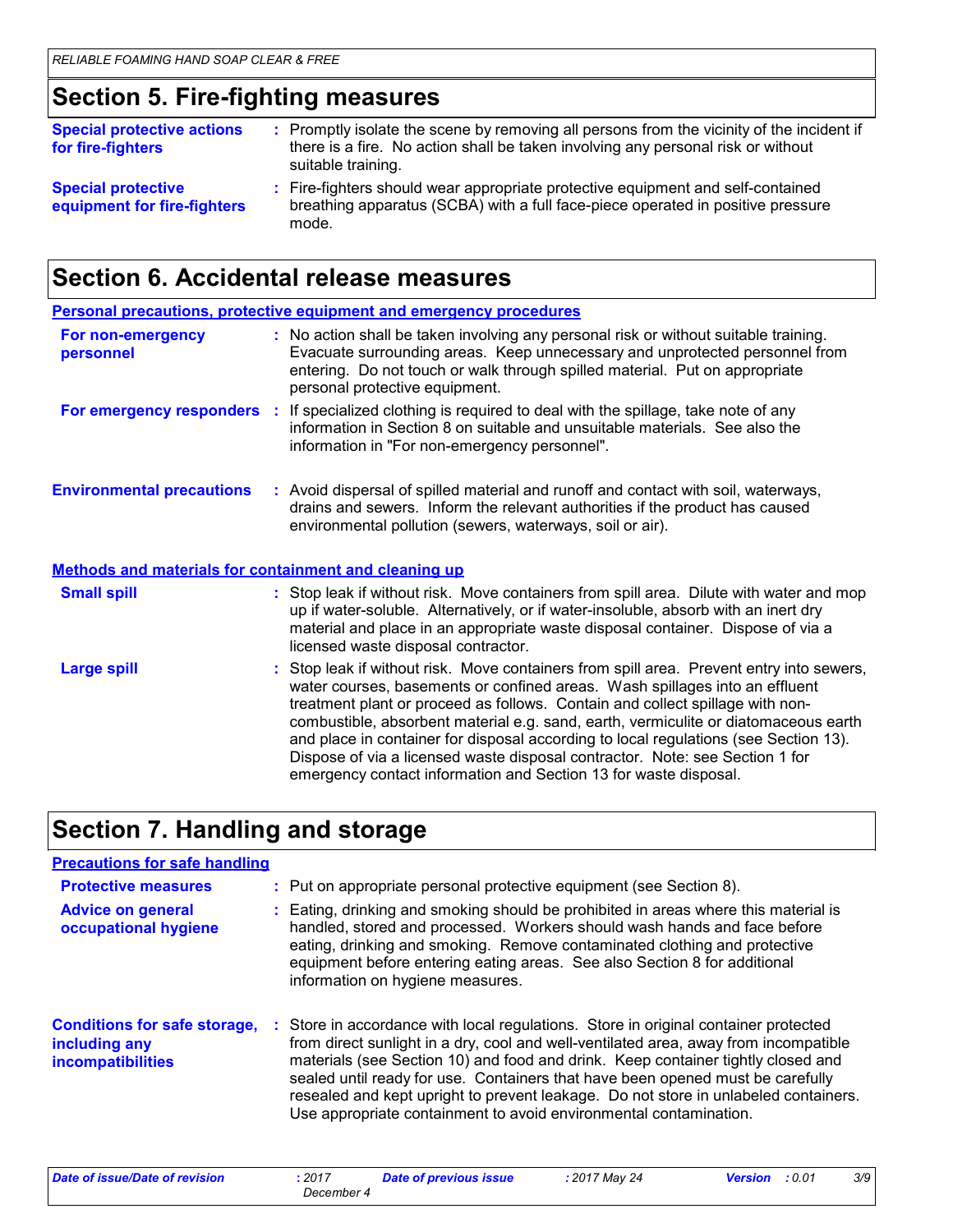# **Section 8. Exposure controls/personal protection**

#### **Control parameters**

```
Occupational exposure limits
```
None.

| <b>Appropriate engineering</b><br><b>controls</b> | : Good general ventilation should be sufficient to control worker exposure to airborne<br>contaminants.                                                                                                                                                                                                                                                                                           |  |
|---------------------------------------------------|---------------------------------------------------------------------------------------------------------------------------------------------------------------------------------------------------------------------------------------------------------------------------------------------------------------------------------------------------------------------------------------------------|--|
| <b>Environmental exposure</b><br><b>controls</b>  | Emissions from ventilation or work process equipment should be checked to ensure<br>they comply with the requirements of environmental protection legislation. In some<br>cases, fume scrubbers, filters or engineering modifications to the process<br>equipment will be necessary to reduce emissions to acceptable levels.                                                                     |  |
| <b>Individual protection measures</b>             |                                                                                                                                                                                                                                                                                                                                                                                                   |  |
| <b>Hygiene measures</b>                           | : Wash hands, forearms and face thoroughly after handling chemical products, before<br>eating, smoking and using the lavatory and at the end of the working period.<br>Appropriate techniques should be used to remove potentially contaminated clothing.<br>Wash contaminated clothing before reusing. Ensure that eyewash stations and<br>safety showers are close to the workstation location. |  |
| <b>Eye/face protection</b>                        | Safety eyewear complying with an approved standard should be used when a risk<br>assessment indicates this is necessary to avoid exposure to liquid splashes, mists,<br>gases or dusts. If contact is possible, the following protection should be worn,<br>unless the assessment indicates a higher degree of protection: safety glasses with<br>side-shields.                                   |  |
| <b>Skin protection</b>                            |                                                                                                                                                                                                                                                                                                                                                                                                   |  |
| <b>Hand protection</b>                            | : Chemical-resistant, impervious gloves complying with an approved standard should<br>be worn at all times when handling chemical products if a risk assessment indicates<br>this is necessary.                                                                                                                                                                                                   |  |
| <b>Body protection</b>                            | Personal protective equipment for the body should be selected based on the task<br>being performed and the risks involved and should be approved by a specialist<br>before handling this product.                                                                                                                                                                                                 |  |
| <b>Other skin protection</b>                      | : Appropriate footwear and any additional skin protection measures should be<br>selected based on the task being performed and the risks involved and should be<br>approved by a specialist before handling this product.                                                                                                                                                                         |  |
| <b>Respiratory protection</b>                     | Based on the hazard and potential for exposure, select a respirator that meets the<br>appropriate standard or certification. Respirators must be used according to a<br>respiratory protection program to ensure proper fitting, training, and other important<br>aspects of use.                                                                                                                 |  |

# **Section 9. Physical and chemical properties**

| $:$ Liquid.                          |
|--------------------------------------|
| : Colorless. [Light]                 |
| : Odorless. [Slight]                 |
| : Not available.                     |
| $: 5.5 \text{ to } 6.5$              |
| : $0^{\circ}$ C (32 $^{\circ}$ F)    |
| : $100^{\circ}$ C (212 $^{\circ}$ F) |
| Not available.<br>÷                  |
| : Not available.                     |
|                                      |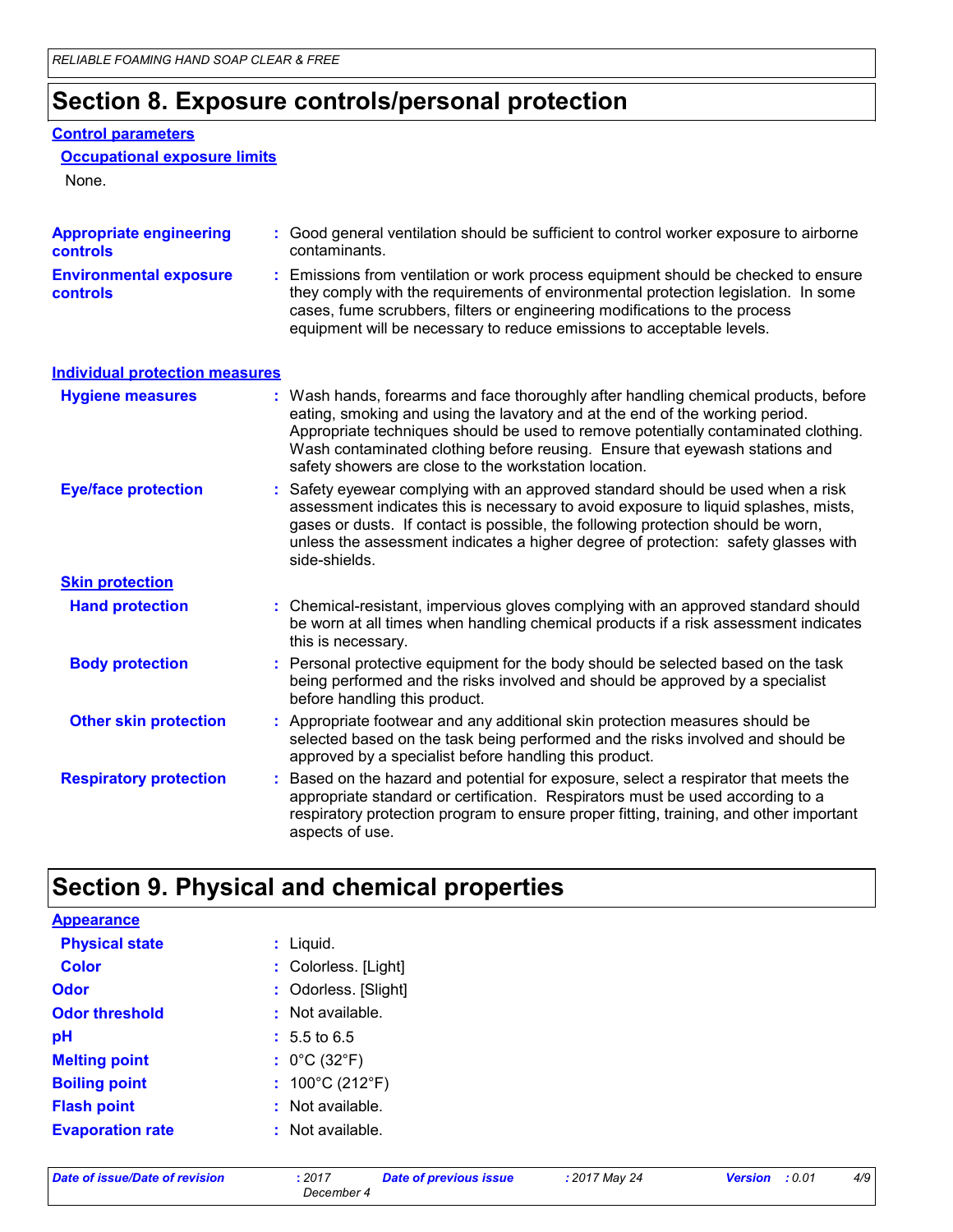# **Section 9. Physical and chemical properties**

| <b>Flammability (solid, gas)</b>                  | $:$ Not available.                                                     |
|---------------------------------------------------|------------------------------------------------------------------------|
| Lower and upper explosive<br>(flammable) limits   | : Not available.                                                       |
| <b>Vapor pressure</b>                             | : Not available.                                                       |
| <b>Vapor density</b>                              | $:$ Not available.                                                     |
| <b>Relative density</b>                           | $: 1.01$ to 1.03                                                       |
| <b>Solubility</b>                                 | : Easily soluble in the following materials: cold water and hot water. |
| <b>Solubility in water</b>                        | $:$ Not available.                                                     |
| <b>Partition coefficient: n-</b><br>octanol/water | : Not available.                                                       |
| <b>Auto-ignition temperature</b>                  | : Not available.                                                       |
| <b>Decomposition temperature</b>                  | $:$ Not available.                                                     |
| <b>Viscosity</b>                                  | $:$ Not available.                                                     |
| Flow time (ISO 2431)                              | : Not available.                                                       |

| <b>Section 10. Stability and reactivity</b>  |                                                                                              |  |
|----------------------------------------------|----------------------------------------------------------------------------------------------|--|
| <b>Reactivity</b>                            | : No specific test data related to reactivity available for this product or its ingredients. |  |
| <b>Chemical stability</b>                    | : The product is stable.                                                                     |  |
| <b>Possibility of hazardous</b><br>reactions | : Under normal conditions of storage and use, hazardous reactions will not occur.            |  |
| <b>Conditions to avoid</b>                   | : No specific data.                                                                          |  |
| <b>Incompatible materials</b>                | : No specific data.                                                                          |  |
|                                              |                                                                                              |  |

#### **Hazardous decomposition products :** Under normal conditions of storage and use, hazardous decomposition products should not be produced.

### **Section 11. Toxicological information**

#### **Information on toxicological effects**

#### **Acute toxicity**

Not available.

**Irritation/Corrosion**

Not available.

#### **Sensitization**

Not available.

**Mutagenicity**

Not available.

**Carcinogenicity**

Not available.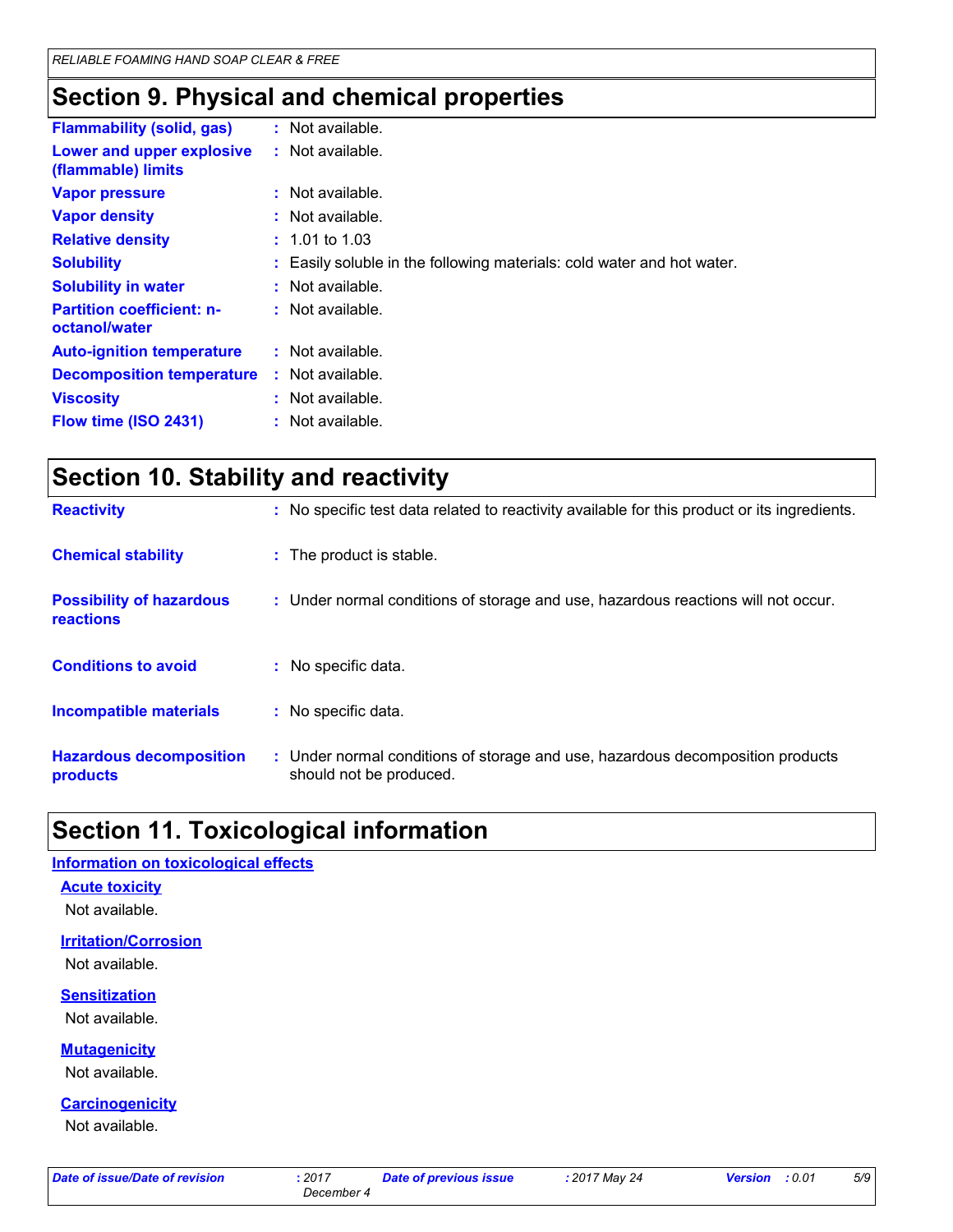# **Section 11. Toxicological information**

#### **Reproductive toxicity**

Not available.

#### **Teratogenicity**

Not available.

#### **Specific target organ toxicity (single exposure)**

Not available.

#### **Specific target organ toxicity (repeated exposure)**

Not available.

#### **Aspiration hazard**

Not available.

| <b>Information on the likely</b><br>routes of exposure | : Not available.                                    |
|--------------------------------------------------------|-----------------------------------------------------|
| <b>Potential acute health effects</b>                  |                                                     |
| <b>Eye contact</b>                                     | : No known significant effects or critical hazards. |
| <b>Inhalation</b>                                      | : No known significant effects or critical hazards. |
| <b>Skin contact</b>                                    | : No known significant effects or critical hazards. |

**Ingestion :** No known significant effects or critical hazards.

#### **Symptoms related to the physical, chemical and toxicological characteristics**

| <b>Eye contact</b>  | : No specific data. |
|---------------------|---------------------|
| <b>Inhalation</b>   | : No specific data. |
| <b>Skin contact</b> | : No specific data. |
| <b>Ingestion</b>    | : No specific data. |

#### **Delayed and immediate effects and also chronic effects from short and long term exposure**

| <b>Short term exposure</b>                        |                                                     |
|---------------------------------------------------|-----------------------------------------------------|
| <b>Potential immediate</b><br><b>effects</b>      | $:$ Not available.                                  |
| <b>Potential delayed effects</b>                  | : Not available.                                    |
| Long term exposure                                |                                                     |
| <b>Potential immediate</b><br><b>effects</b>      | $:$ Not available.                                  |
| <b>Potential delayed effects : Not available.</b> |                                                     |
| <b>Potential chronic health effects</b>           |                                                     |
| Not available.                                    |                                                     |
| <b>General</b>                                    | : No known significant effects or critical hazards. |
| <b>Carcinogenicity</b>                            | : No known significant effects or critical hazards. |
| <b>Mutagenicity</b>                               | : No known significant effects or critical hazards. |
| <b>Teratogenicity</b>                             | : No known significant effects or critical hazards. |
| <b>Developmental effects</b>                      | : No known significant effects or critical hazards. |
| <b>Fertility effects</b>                          | : No known significant effects or critical hazards. |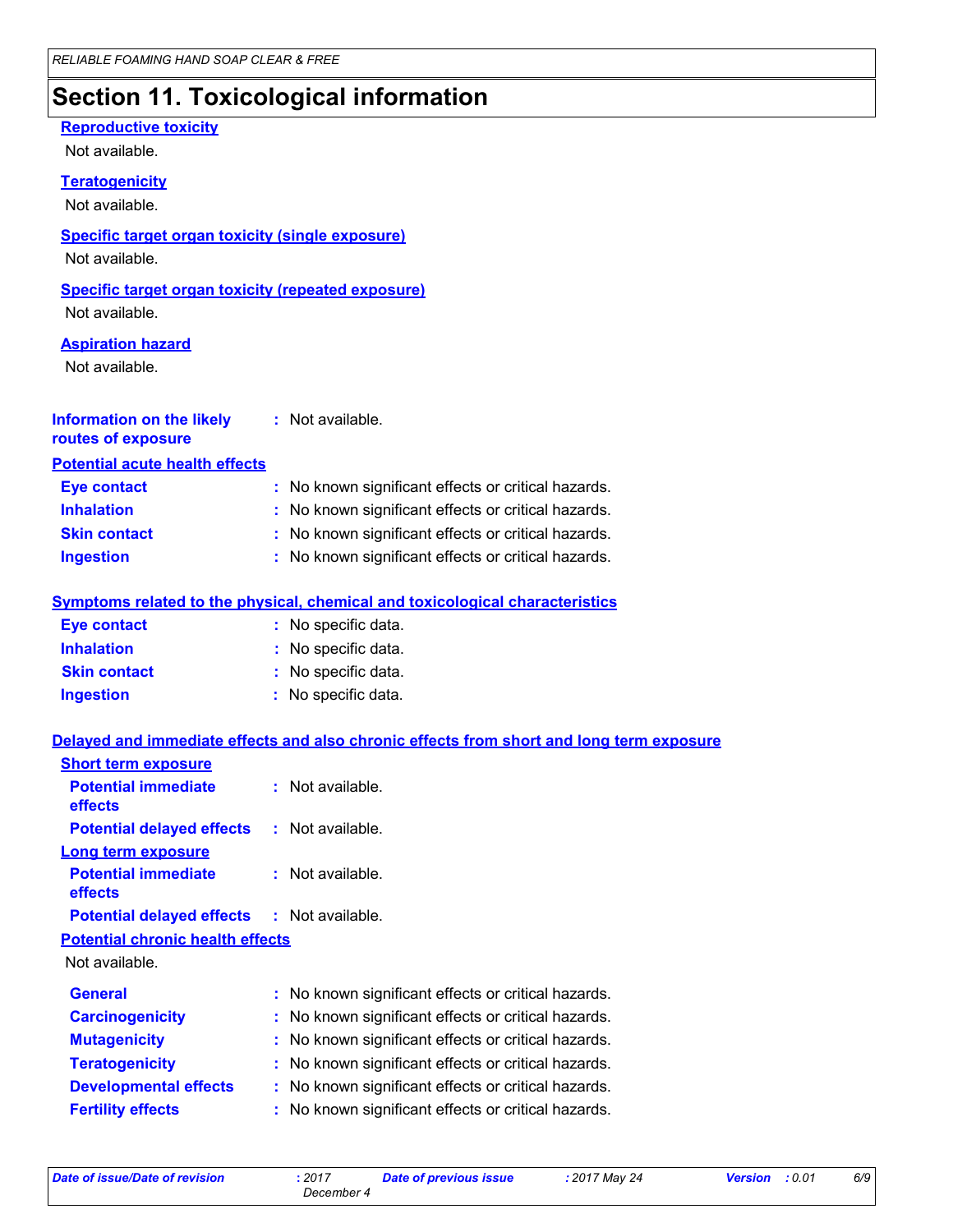### **Section 11. Toxicological information**

#### **Numerical measures of toxicity**

#### **Acute toxicity estimates**

Not available.

### **Section 12. Ecological information**

#### **Toxicity**

Not available.

#### **Persistence and degradability**

Not available.

#### **Bioaccumulative potential**

Not available.

| <b>Mobility in soil</b>                                       |                                                                                                                                                                                                                                      |
|---------------------------------------------------------------|--------------------------------------------------------------------------------------------------------------------------------------------------------------------------------------------------------------------------------------|
| <b>Soil/water partition</b><br>coefficient (K <sub>oc</sub> ) | : Not available.                                                                                                                                                                                                                     |
| All control control of the state                              | <b>Solution International Activity of Contract Contract Contract Contract Contract Contract Contract Contract Contract Contract Contract Contract Contract Contract Contract Contract Contract Contract Contract Contract Contra</b> |

**Other adverse effects** : No known significant effects or critical hazards.

### **Section 13. Disposal considerations**

The generation of waste should be avoided or minimized wherever possible. Disposal of this product, solutions and any by-products should at all times comply with the requirements of environmental protection and waste disposal legislation and any regional local authority requirements. Dispose of surplus and nonrecyclable products via a licensed waste disposal contractor. Waste should not be disposed of untreated to the sewer unless fully compliant with the requirements of all authorities with jurisdiction. Waste packaging should be recycled. Incineration or landfill should only be considered when recycling is not feasible. This material and its container must be disposed of in a safe way. Empty containers or liners may retain some product residues. Avoid dispersal of spilled material and runoff and contact with soil, waterways, drains and sewers. **Disposal methods :**

|                                      | <b>TDG Classification</b> | <b>DOT Classification</b> | <b>IATA</b>    |
|--------------------------------------|---------------------------|---------------------------|----------------|
| <b>UN number</b>                     | Not regulated.            | Not regulated.            | Not regulated. |
| <b>UN proper</b><br>shipping name    |                           |                           |                |
| <b>Transport</b><br>hazard class(es) |                           |                           |                |
| <b>Packing group</b>                 |                           |                           |                |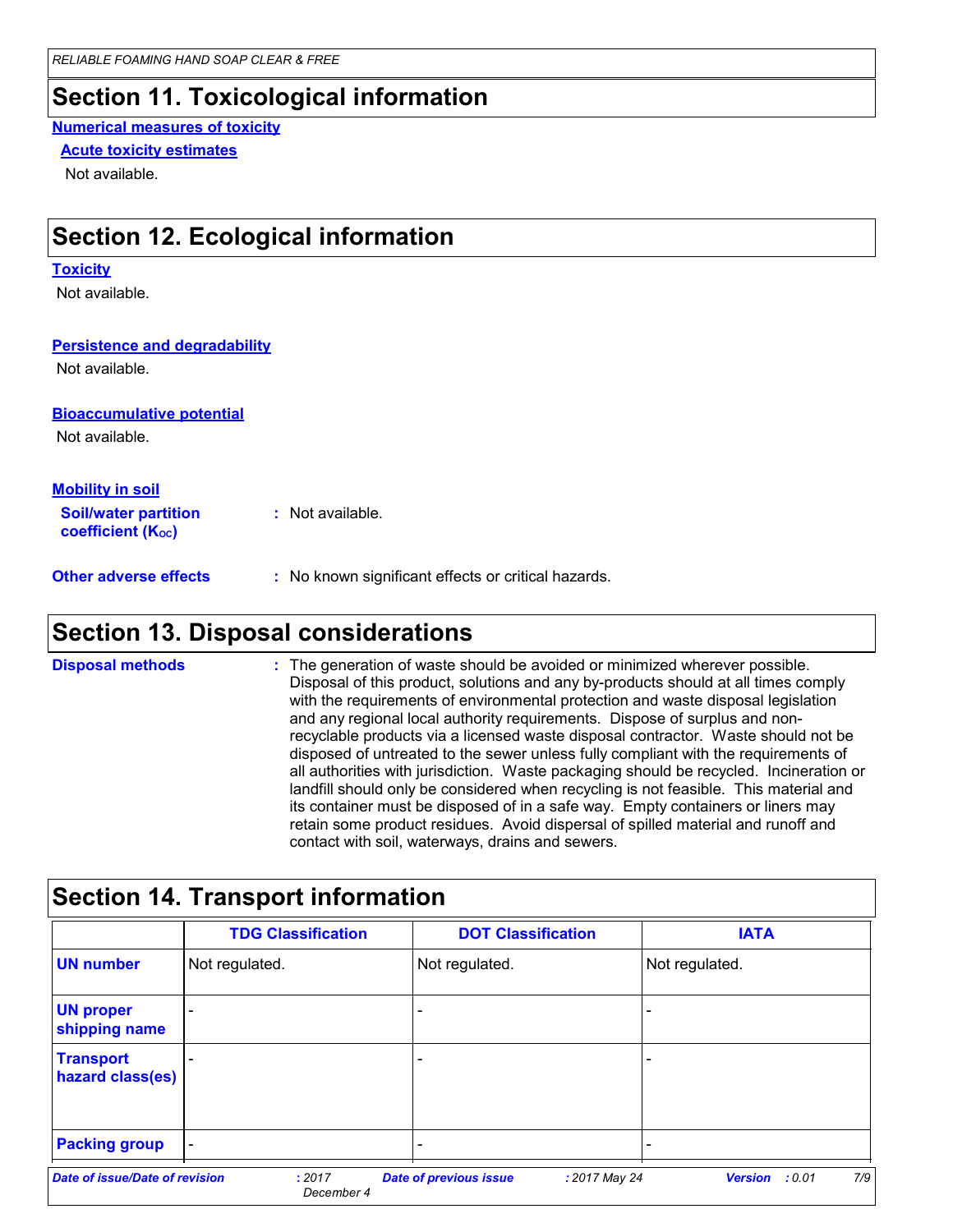# **Section 14. Transport information**

| <b>Environmental</b><br>hazards  | No. | No.                      | No. |
|----------------------------------|-----|--------------------------|-----|
| <b>Additional</b><br>information |     | $\overline{\phantom{a}}$ |     |

**Special precautions for user Transport within user's premises:** always transport in closed containers that are **:** upright and secure. Ensure that persons transporting the product know what to do in the event of an accident or spillage.

**Transport in bulk according :** Not available. **to Annex II of MARPOL and the IBC Code**

# **Section 15. Regulatory information**

| <b>Canadian lists</b>        |                                          |
|------------------------------|------------------------------------------|
| <b>Canadian NPRI</b>         | : None of the components are listed.     |
| <b>CEPA Toxic substances</b> | : None of the components are listed.     |
| <b>Canada inventory</b>      | : All components are listed or exempted. |
| <b>International lists</b>   |                                          |
| <b>United States</b>         | : All components are listed or exempted. |

### **Section 16. Other information**

| <b>History</b>                    |                                                                                                                                                                                                                                                                                                                                                                                                                                                                                                                                                                                                           |
|-----------------------------------|-----------------------------------------------------------------------------------------------------------------------------------------------------------------------------------------------------------------------------------------------------------------------------------------------------------------------------------------------------------------------------------------------------------------------------------------------------------------------------------------------------------------------------------------------------------------------------------------------------------|
| Date of printing                  | $: 2017$ December 5                                                                                                                                                                                                                                                                                                                                                                                                                                                                                                                                                                                       |
| Date of issue/Date of<br>revision | $: 2017$ December 4                                                                                                                                                                                                                                                                                                                                                                                                                                                                                                                                                                                       |
| Date of previous issue            | $: 2017$ May 24                                                                                                                                                                                                                                                                                                                                                                                                                                                                                                                                                                                           |
| <b>Version</b>                    | : 0.01                                                                                                                                                                                                                                                                                                                                                                                                                                                                                                                                                                                                    |
| <b>Key to abbreviations</b>       | $\therefore$ ATE = Acute Toxicity Estimate<br>BCF = Bioconcentration Factor<br>GHS = Globally Harmonized System of Classification and Labelling of Chemicals<br>IATA = International Air Transport Association<br>IBC = Intermediate Bulk Container<br><b>IMDG = International Maritime Dangerous Goods</b><br>LogPow = logarithm of the octanol/water partition coefficient<br>MARPOL = International Convention for the Prevention of Pollution From Ships,<br>1973 as modified by the Protocol of 1978. ("Marpol" = marine pollution)<br>$UN = United Nations$<br>HPR = Hazardous Products Regulations |

#### **Procedure used to derive the classification**

| <b>Classification</b> | <b>Justification</b> |
|-----------------------|----------------------|
| Not classified.       |                      |

**Indicates information that has changed from previously issued version.**

#### **Notice to reader**